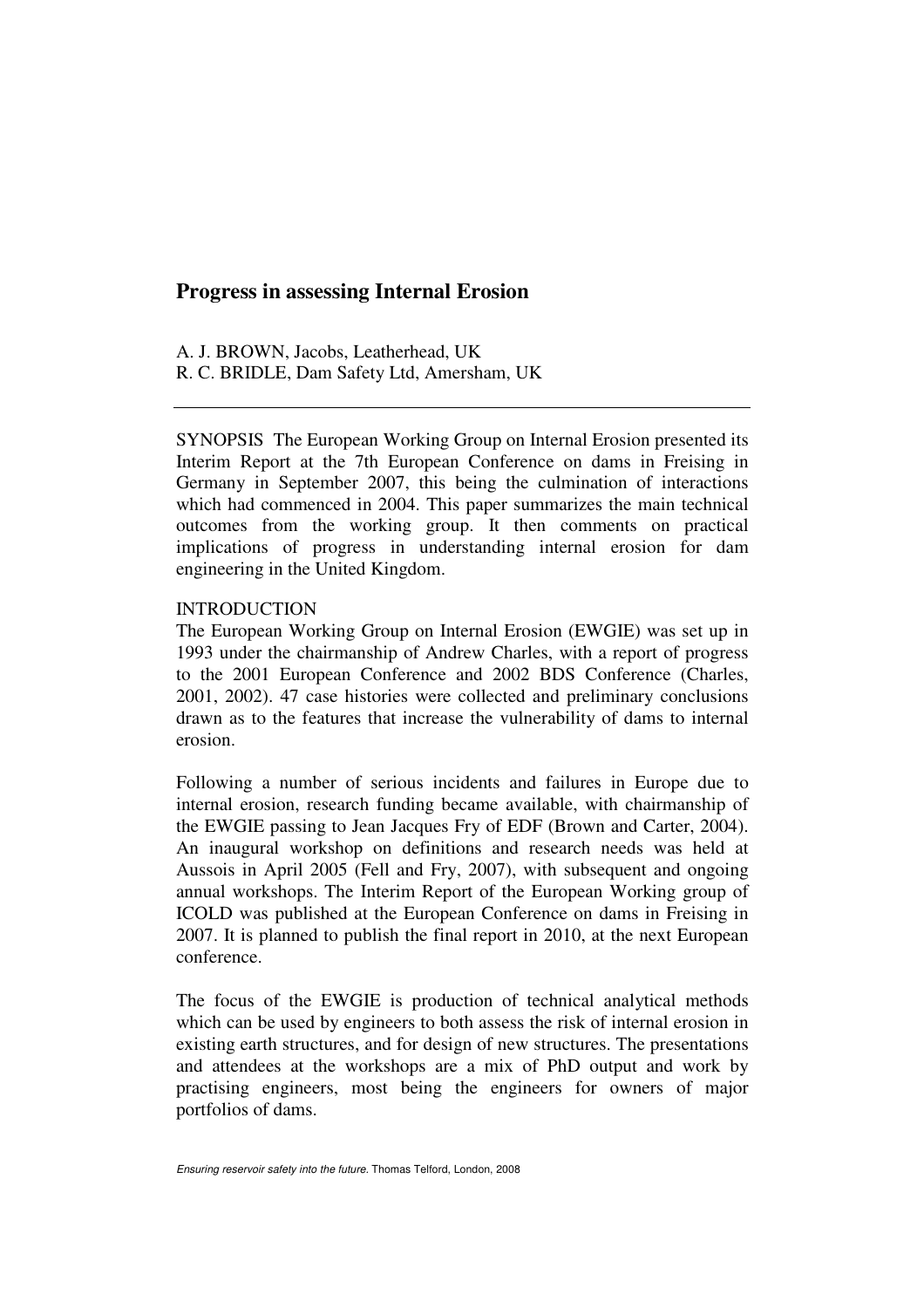It is suggested that the level of detail which is appropriate to apply to the assessment of vulnerability to internal erosion should be on a risk based approach. This considered whether the Undertaker has reduced risk as low as reasonably practicable (ALARP), namely whether the measures taken have been proportionate to the reduction in risk that could be achieved. The ALARP decision making process is defined in paragraph 124 and Appendix 3 of "Reducing risks, protecting people" (HSE, 2001) with further guidance given at www.hse.gov.uk/risk/theory/alarp.htm. The Interim Guide to Quantitative Risk Assessment (Brown & Gosden, 2004) provides a screening level of risk assessment, which can be a useful first step.

# FRAMEWORK FOR CONSIDERING INTERNAL EROSION

The process of internal erosion is best considered as a series of steps, which can lead from initiation through to progression, as summarized in Table 1, each being applied to the four types of internal erosion shown in Table 2. Further detail on definitions is given in the overview paper in Fell and Fry (2007), being based on the Fell (New South Wales Univ) model of the stages of internal erosion, which itself was based on US Bureau of Reclamation work.

|                | Phase         | Key issues                                                         |  |  |  |  |
|----------------|---------------|--------------------------------------------------------------------|--|--|--|--|
| 1              | Load          | Reservoir level changes. Seismic, Seasonal effects such as sun     |  |  |  |  |
|                | conditions    | shrinkage, frost and thawing; External loads such as animal        |  |  |  |  |
|                |               | holes, tree roots and human effects such as terrorism or           |  |  |  |  |
|                |               | accidents                                                          |  |  |  |  |
| $\overline{2}$ | Location      | Embankment, appurtenant works, foundation                          |  |  |  |  |
| 3              | Initiation    | Will particles start to move? Four types of internal erosion are   |  |  |  |  |
|                |               | differentiated, as shown in Table 3                                |  |  |  |  |
| $\overline{4}$ | Continuation  | Will filters / shoulders stop erosion?                             |  |  |  |  |
|                | (Filtration)  |                                                                    |  |  |  |  |
| 5              | Progression   | Will the pipe stay open, or collapse? What are the hydraulic       |  |  |  |  |
|                |               | conditions, in terms of critical shear stress and rate of erosion? |  |  |  |  |
|                |               | Are there upstream or downstream conditions that would limit       |  |  |  |  |
|                |               | progression?                                                       |  |  |  |  |
| 6              | Detection     | How can the internal erosion be detected, and how far will it      |  |  |  |  |
|                |               | have progressed by then?                                           |  |  |  |  |
| $\tau$         | Intervention  | What options are there for ways to stop internal erosion, and      |  |  |  |  |
|                |               | how effective will they be? E.g. Diaphragm wall? Toe filter?       |  |  |  |  |
| 8              | <b>Breach</b> | What is the mechanism(s) which leads to a breach? Four             |  |  |  |  |
|                |               | modes are identified                                               |  |  |  |  |
|                |               | gross enlargement of pipe<br>a)                                    |  |  |  |  |
|                |               | loss of freeboard (crest settlement)<br>b)                         |  |  |  |  |
|                |               | slope instability<br>$\mathbf{c})$                                 |  |  |  |  |
|                |               | unraveling<br>d)                                                   |  |  |  |  |

#### Table 1: Stages of internal erosion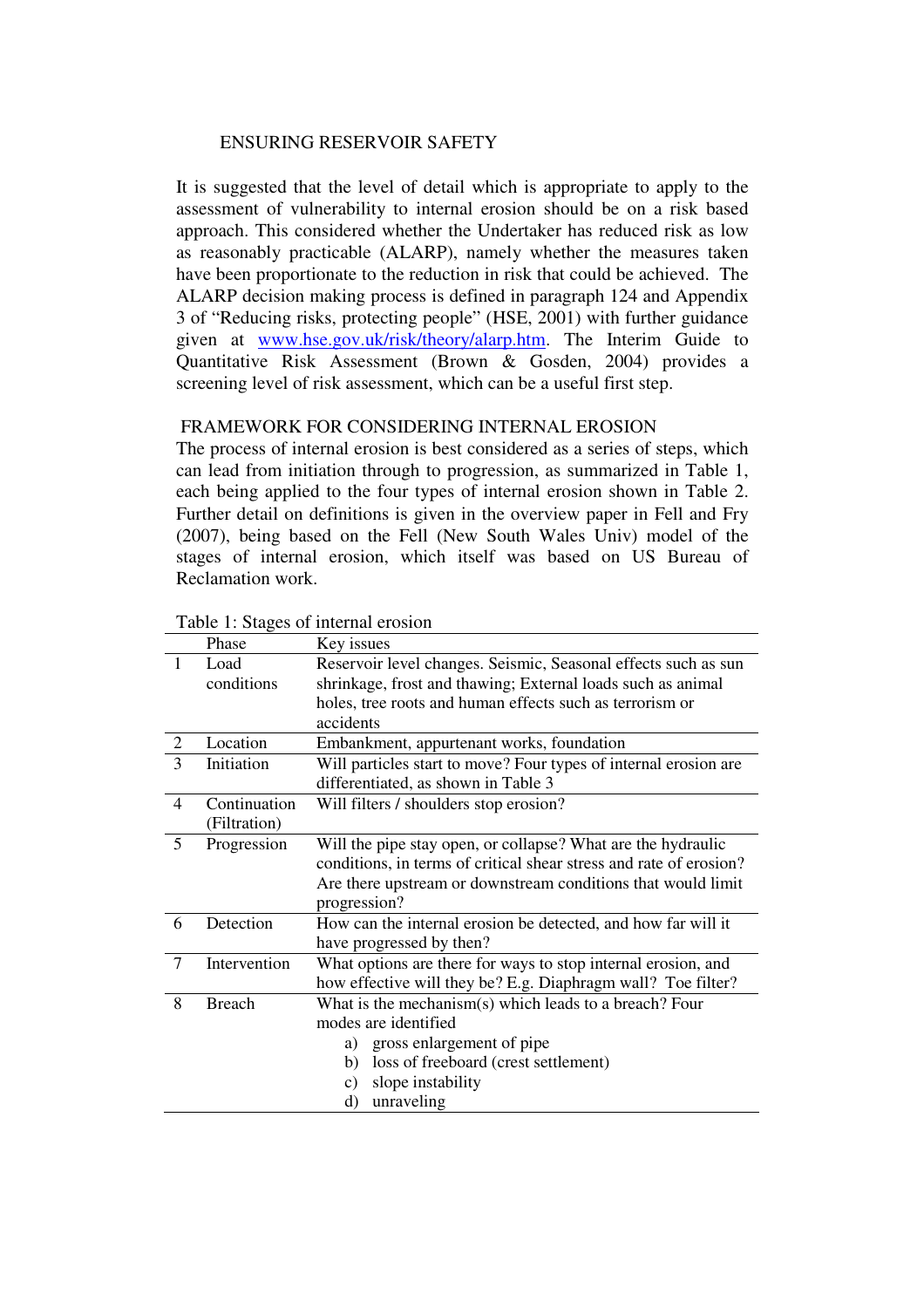### BROWN AND BRIDLE

| Type                   | Definition                                                          |  |
|------------------------|---------------------------------------------------------------------|--|
| Concentrated           | In soils which are capable of sustaining an open crack, or in the   |  |
| erosion                | interconnecting voids in a continuous permeable zone. Erosion       |  |
|                        | occurs along the sides of the crack (or voids) where the shear      |  |
|                        | stress (velocity) exceeds the critical value.                       |  |
|                        | NB at low flows there may be leakage with no erosion.               |  |
| Suffosion              | Mass erosion in soils which are internally unstable. Fines          |  |
|                        | transported by seepage flow between the larger soil particles.      |  |
| <b>Backward</b>        | Erosion starts at the exit point; a continuous passage is           |  |
| Erosion (Piping)       | developed by backward erosion when the seepage gradient             |  |
|                        | exceeds the "flotation gradient" of the soil.                       |  |
| <b>Contact Erosion</b> | Erosion at the horizontal boundary of a fine soil overlying a       |  |
|                        | coarse soil, where the fine soil is washed into the coarse soil due |  |
|                        | to horizontal flow                                                  |  |

Table 2: Types of internal erosion

The Interim Report highlights that for a safety evaluation of internal erosion it is necessary to have data, and a corresponding analytical model, in four the following broad areas:-

- a) geometry of the dam,
- b) geology of the foundation,
- c) geotechnical parameters of the soils comprising the dam and its foundation,
- d) hydraulic parameters of permeability and erodibility of soils, and boundary conditions for seepage and flow analysis.

# MODES OF FAILURE

In applying the framework for considering internal erosion and thus the vulnerability to internal erosion at a particular dam it has been found helpful to apply the event tree process developed by the US Bureau of Reclamation (Cyganiewicz et al, 2005), as a means of thinking through the processes which determine the vulnerability of a dam to failure by internal erosion. An example of this is given in Table 3, applied in a workshop process of six dam engineers to a cast iron pipe with downstream control in an old dam. This is similar to the event train process in the Interim Guide to QRA (2004). The probability of an answer "Yes" to each step (i.e. the process moving towards failure) can be estimated in a workshop process, and when multiplied together provide an estimate of the overall probability of failure.

The process can also be used to explore potential structural works to reduce the probability of failure, and this is also included in Table 3. This shows that the addition of a upstream valve would have no impact on the annual probability of an incident occurring, but would reduce the probability of the incident progressing to failure (estimated in the workshop as by a factor of 100). Conversely a structural relining of the pipe would reduce both the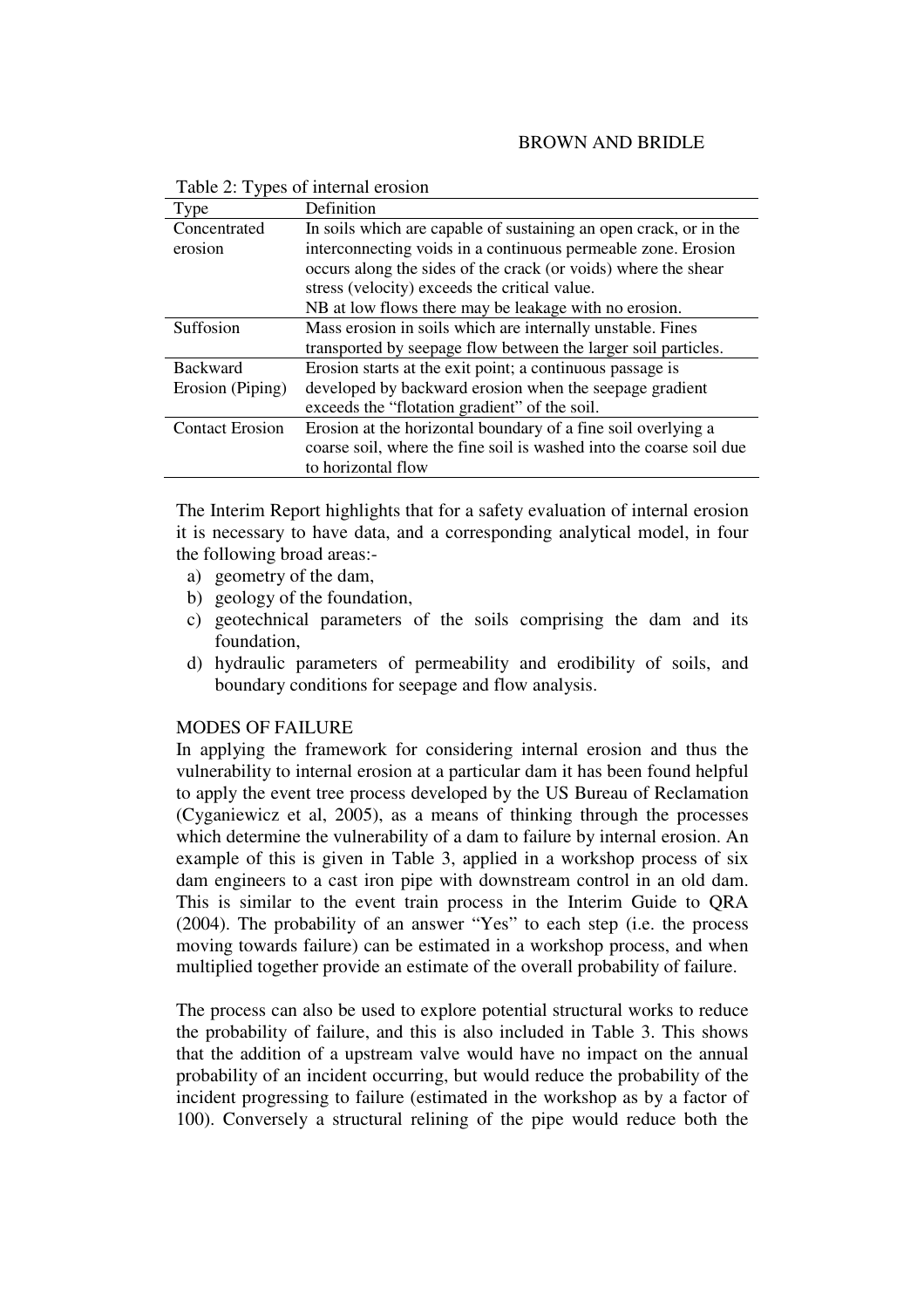probability of internal erosion commencing, and the probability of failure (estimated in the workshop as by factors of 40 and 100 respectively).

 Table 3: Example of Event tree analysis applied to a bottom outlet pipe laid within the embankment fill

|                         | Stage                          | Features affecting probability of internal  | Potential risk |
|-------------------------|--------------------------------|---------------------------------------------|----------------|
|                         |                                | erosion progressing at the subject dam      | reduction      |
|                         |                                |                                             | measures       |
|                         | Outlet pipe cracks             |                                             |                |
| $\mathcal{D}_{\cdot}$   | Initiation                     | Internal erosion initiates along the        | Reline pipe    |
|                         |                                | outside of the pipe                         |                |
| $\mathcal{F}$           | Continuation $-$ is            | Various exists, some unfiltered             |                |
|                         | there an unfiltered            |                                             |                |
|                         | exit?                          |                                             |                |
| 4                       | Progression - does a           | Assume void can develop along the top,      |                |
|                         | roof form                      | sides or bottom of the pipe                 |                |
| $\overline{\mathbf{5}}$ | Progression - is the           | Flow is limited by the diameter of the      | Add            |
|                         | flow unlimited                 | bottom outlet pipe <i>i.e.</i> maximum flow | upstream       |
|                         |                                | through the 280mm pipe is 1000l/s.          | valve          |
| 6                       | Is early intervention          | High level and imported pumps would         |                |
|                         | unsuccessful                   | be used                                     |                |
| $\tau$                  | Will the dam breach            | The likelihood of breach is reduced by      |                |
|                         | process initiate?              | the presence of a rockfill toe              |                |
| 8                       | Will heroic<br>intervention be | The rockfill toe should slow the rate of    |                |
|                         |                                | breach development <i>i.e.</i> maximum flow |                |
|                         | unsuccessful                   | is say 2001/s/m if spread out over 5m       |                |
|                         |                                | width                                       |                |

### TOOLS TO QUANTIFY VULNERABILITY TO INTERNAL EROSION

## General

Tools to quantify the vulnerability to internal erosion are still being refined, but basic tools are now available, and are described in papers in the Interim Report of the EWG with highlights given below.

### Concentrated erosion

Tools to predict the vulnerability of the watertight element of a dam to the various causes of cracking (hydraulic fracture, differential settlement etc) are reasonably well understood, with Sherard (1986) noting that cracking of the core probably occurs in most embankment dams. In cohesive soils the onset of internal erosion occurs when the shear stress imposed by water flow exceeds the critical shear stress of the soil, determined from the Hole Erosion test or similar. It appears to vary by several orders of magnitude depending on the properties of the core material, from near zero to around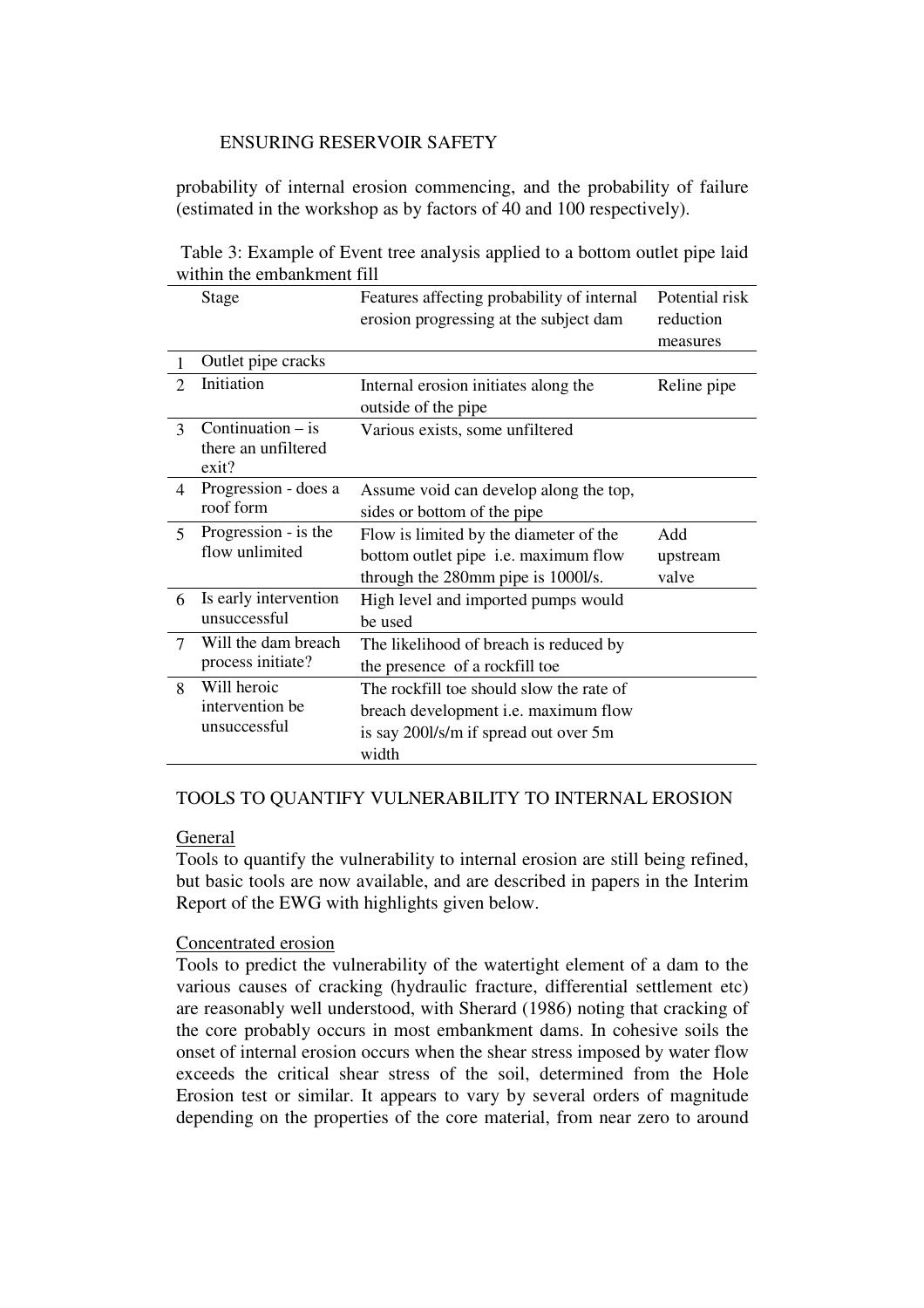### BROWN AND BRIDLE

150Pa (Wan and Fell, 2002, 2004). The quoted rate of erosion once this threshold is exceeded similarly varies by several orders of magnitude.

The imposed shear stress  $\tau$  and flow velocity in the crack can be calculated from standard hydraulic methods and will vary depending on whether flow is laminar or turbulent. Thus the drag force  $\tau$  on the sides of the crack (or voids) is :

|                       | $\tau = \gamma_{\rm w} R_{\rm H}$ .                 |
|-----------------------|-----------------------------------------------------|
| where :               |                                                     |
| $\gamma_{\mathrm{w}}$ | is the water specific weight $(9.8 \text{ kN/m}^3)$ |
| $R_{H}$               | hydraulic radius                                    |
|                       | hydraulic gradient                                  |

In interconnecting voids  $R_H$  is equal to the pore diameter Dp/4, where Dp(m) is issued from the maximal permeability with k (m/s): Dp = $\sqrt{(1E^{-1})}$ <sup>5\*</sup>K); whilst in a extended crack of height much greater than width  $R_H$  may be taken as half crack width.

#### Suffosion

Internal erosion of fines within the matrix will occur when the flow velocity in the pores is sufficient to move particles within the pores of the soil.

The mean pore velocity  $V_{\text{pav}}$  due to seepage flow can be estimated from the Darcy velocity estimated from seepage analysis as follows:

$$
V_{\text{pav}} = \frac{V}{nT}
$$

where n is the porosity and T is the Tortuosity (taken as  $2/\pi = 0.64$ ). The relationship between particle size D (mm) and velocity to cause movement may be taken from Equation 20 or Figure 4 of Perzimaier et al (2007), but for pore velocity less than  $10^{-2}$ m/s (particle < 100 $\mu$ m) is approximately D =  $11.5 \text{ V}_{\text{pav}}^{1.285}$ .

The size of particles within the soil which are vulnerable to movement, due to the soil being internally unstable, may be estimated using Kenney and Lau (1985, 1986).

## Backward Erosion (Piping)

For detailed analysis the safety factor against piping would be calculated from pore pressures at the toe of the dam taken either from piezometers, or detailed seepage analysis. However, for preliminary analysis average gradients along the whole length of the potential failure path may be used. Critical average gradients for piping were given by Bligh (1910), Lane (1935) and recently by Weijmers and Sellmejier (1993). The latter quote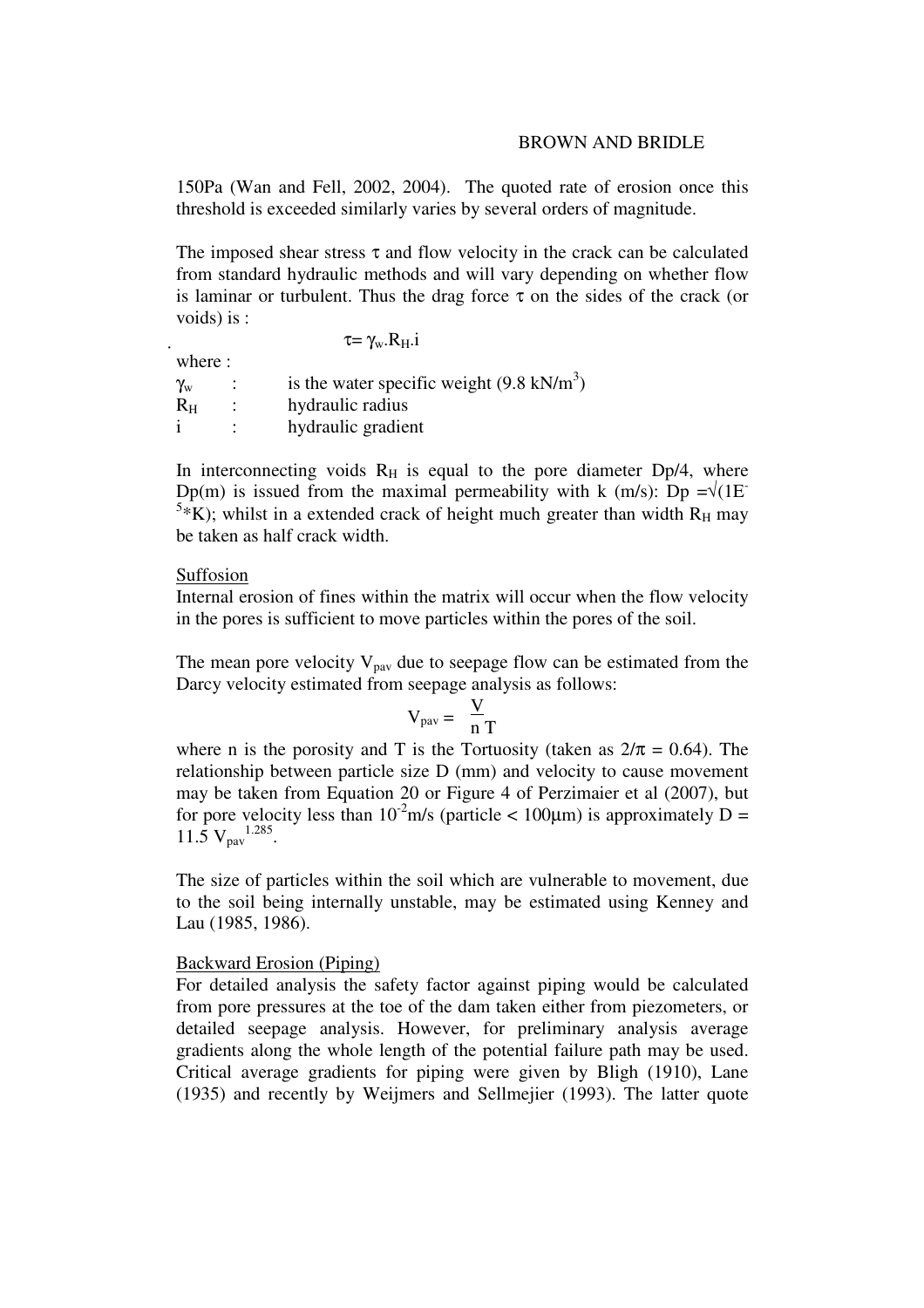0.34, 0.28, 0.24 and 0.14 for gravel, coarse, medium and fine sand respectively, all for a uniformity coefficient of 3.

The most likely location for piping is in the foundation, where overlying cohesive soils mean a roof will remain stable. Piping in the embankment is likely to initiate as backsapping and local slope instability at the toe of the dam because any embryonic pipe within the embankment would tend to collapse. A possible exception is in the vicinity of the phreatic surface, where a roof may be sustained over a pipe due to suction forces in the overlying partially saturated soil

#### Contact erosion

The methodology for estimating the onset of contact erosion is similar to that for concentrated erosion, but with suitable adjustment for pore size and/ or crack width.

#### SYSTEM RESPONSE

Even where internal erosion initiates it may not continue, and if its does continue it may not lead to failure. For example where the shoulders of a dam are of fine cohesionless materials migration of fines from the shoulders may block any concentrated erosion within the core. Secondly as the flow through a crack in the core increases the head loss in the shoulders will increase, which will reduce the head across the core, potentially to a shear stress (or velocity) below which erosion stops. In assessing internal erosion it is therefore important that all stages of internal erosion are considered, as shown in Table 1, and that the interaction between the various elements of the system are understood.

### FILTER DESIGN

It must be appreciated that some migration of particles within the body of a dam under hydraulic loading is likely to occur in all dams, and is part of the bedding in process for new dams. What can be prevented is loss of those particles from the dam, and this is one of the roles of filters; to trap particles on the face subjected to water load. Where the number of particles trapped is large, this leads to clogging on the upstream face. A second role is to provide drainage of water seeping through the dam, such that the phreatic surface is drawn down towards the base of the dam thereby improving the stability of the downstream face and its foundation. Clogging is not an issue for fine filters on the downstream side of the core as it increases impermeability of the water retaining system. However, it could be a problem where it occurred in a filter blanketing the foundation, as it could lead to increased uplift pressures.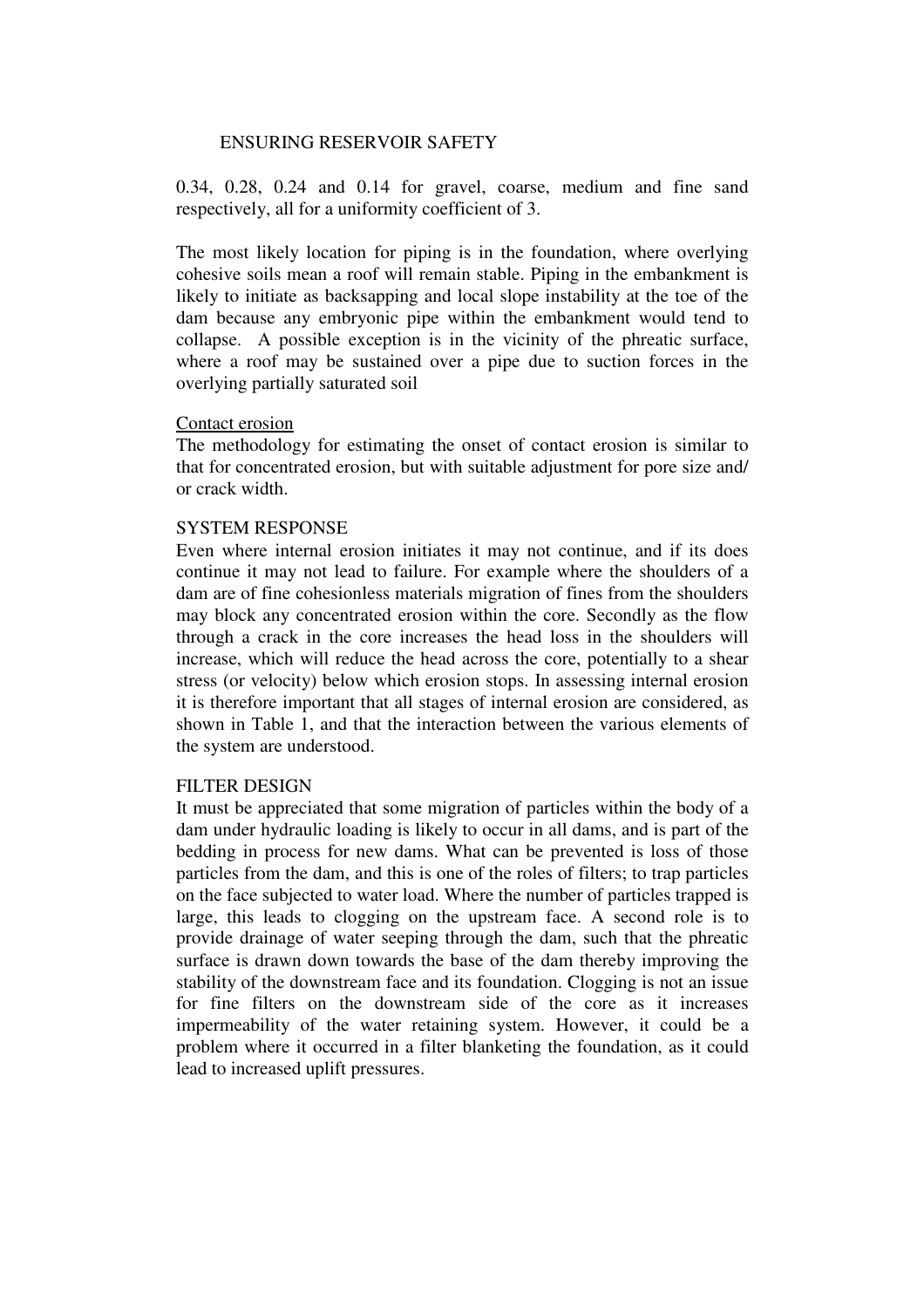The issue of filter design is well covered in the ICOLD Bulletin (1994), with an example of application of this and more recent rules given in Bridle (2008) and not repeated here.

## DEBATABLE ISSUES

#### How variable are UK "puddled clays"?

It is clear that the term puddle relates to the form of construction, and not the properties of the clay. Figure 1 is reproduced from Moffat (2002) and shows clearly the wide variation of plasticity of clays used in UK dams, and that in fact some dams have cores constructed of silt. Non-cohesive silts will be vulnerable to rapid erosion in the event of a concentrated leak.

### Are UK soils dispersive?

Recent laboratory testing as part of feasibility studies for dam rehabilitation works, and new flood detention reservoirs is summarized in Table 4 and has showed that some UK clays are dispersive, that is the clay flocs are either naturally dispersed into single clay particles or small clay flocs, or vulnerable to dispersion when the water chemistry changes. This is similar to the findings from Atkinson et al (1990) where tests on four UK puddle clays showed one is dispersive. Dispersive clays are more vulnerable to extremely rapid erosion in the event of concentrated leakage. It is considered that further research is required into this aspect of UK soils.

Figure 1 The range of fine grained soils used in UK "puddle clay core" dams (as Table 3 of Moffat, 2002)

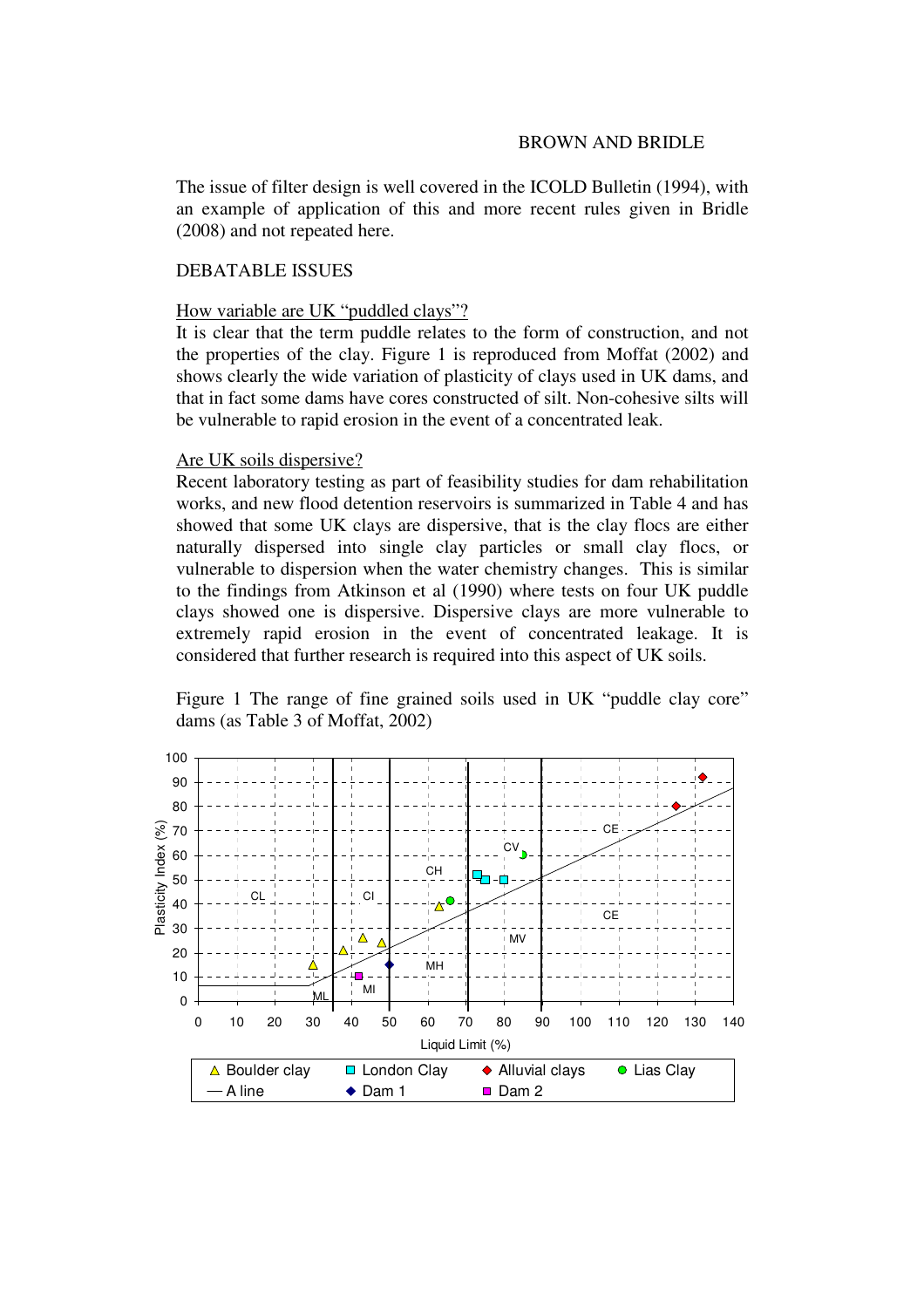| Dam |    | PI | $\% <$           | Double       | Crumb                  | Pinhole             |
|-----|----|----|------------------|--------------|------------------------|---------------------|
|     |    |    | $75 \mu m$       | Hydrometer   |                        |                     |
| A   | 31 | 12 | 62, 69           | 47%, 42%     | Both dispersive        | Not tested          |
|     |    |    |                  |              | (1 x G3, 1 x G4)       |                     |
| B   | 27 | 8  | 39 <sub>to</sub> | 9 tests,     | 10 tests               | $9$ tests, $1xD1$ , |
|     | to | to | 99               | $5 > 50\%$ , | 1xG4, 2xG2, 7xG1       | 3xND3               |
|     | 54 | 28 |                  | 1x 30-50%    |                        | 4xND2, 1xND1        |
| C   | 35 | 19 | 76%              | 29%, 30%     | <b>Both Dispersive</b> | $ND2$ (non-         |
|     |    |    |                  |              | (G3)                   | dispersive)         |

Table 4: Results of dispersion related testing on soils used in UK dams

Notes. Test methods and classification of results described in Head (1982) and BS 1377-5, Section 6. For hydrometer tests 100% is that addition of chemical dispersant does not increase % passing 0.002mm; Sherard et al (1976) suggests that > 50% is classified as dispersive and 30 to 50% as slightly dispersive. The range of potential results for Crumb and Pinhole test are G4 (dispersive) to G1 and D1, D2, ND4 to ND1; ranging from Dispersive o Non-dispersive.

Does the likelihood of internal erosion vary with the time of year?

It sis suggested that the vulnerability of dams to internal erosion will vary seasonally. This is partly because the permeability of a soil varies due to variation of viscosity of water with temperature, water at  $20^{\circ}$ C having 56% of the viscosity at  $0^{\circ}$ C. Secondly in summer there is the risk of desiccation of cores which are not protected by a capillary break, which can lead to surface cracks along which concentrated leakage can occur. Figure 7 of Brown (2007) examines the seasonality of a limited number of internal erosion incidents, this data suggesting the frequency of incidents in the summer is up to three times higher than other seasons.

# STATUTORY OBLIGATIONS

Currently most Inspection Reports under Section 10 of the Reservoirs Act 1975 do not consider the adequacy of the embankment, in the same way that the adequacy of the spillway to pass the design flood is considered. This is partly because Statutory Instrument 1986 No 468 which sets out the minimum contents of a Section 10 Report does not explicitly require comment on the adequacy of embankment, whereas it does require comment on the following

*v – adequacy of the waste weir or overflow vii – adequacy of the margin between dam level and overflow level viii – efficiency of the scour pipe or discharge culvert or other means of lowering the ……reservoir* 

It is of relevant to note that Form E of the 1930 Act required "*…particular reference to (b) leakages, settlement or movement of reservoir banks or walls, movement of surrounding land which might affect stability of*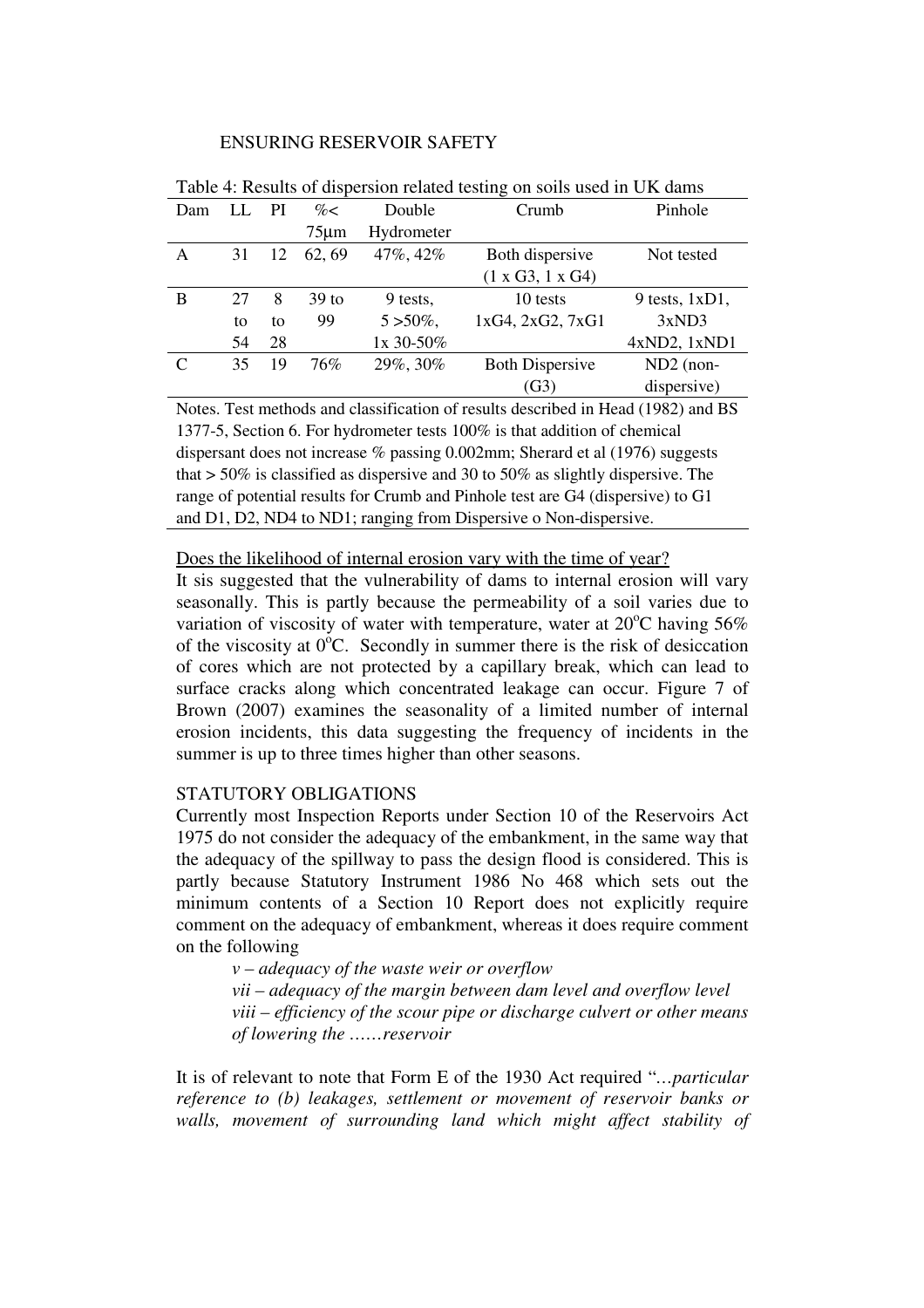#### BROWN AND BRIDLE

*reservoir"* This is downgraded in the 1975 Act into "*recommendations involving …the installation of instruments or gauges for measuring leakages, deflections, settlement, uplift, pore pressures or similar matters"*

## **CONCLUSIONS**

The understanding of internal erosion has progressed significantly in recent years following research work in Australia and Europe, with key developments published in Fell and Fry (2007) and the Interim Report of the European Working Group in Freising (2007). This paper has highlighted some of the key issues.

These developments have significant implications for UK dam engineers, in that it is practicable to carry out a basic assessment of vulnerability to, and risk of, internal erosion, It is therefore recommended that the contents of Section 10 reports should include an explicit statement of the adequacy of the dam embankment or other structure retaining the water, similar to that on adequacy of the spillway and outlet. It is recommended that

- a) Legislation is changed to add to SI 1986 No 468 Schedule 2 "(ix) a statement as to the adequacy of the dam and its foundation, in terms of ability to retain the reservoir"
- b) Guidance on Section 21(5) of the Reservoirs Act should include that the Undertaker should provide "information on the material properties of the dam and its foundation (e.g. geotechnical for earth embankments, concrete and rock for concrete dams), where available"

The level of detail should vary with the consequences of failure, following a risk based approach, and could start with a screening level quantitative assessment of risk. Where more detailed assessment is warranted this would require increased data, but as a minimum owners could carry out a portfolio wide desk study of the information that is available on all of their dams, including construction drawings (although these may be unreliable), site investigation and published geotechnical data on geological deposits in the area which are likely to have been used in dam construction. For some very high consequence dams it may then be appropriate to carry out further site investigation to establish, or confirm, dam construction details, including the filtering ability of the downstream shoulder and erodibility of the core.

### **REFERENCES**

- Atkinson JH, Charles JA, Mhach HK (1990) *Examination of erosion resistance of clays in embankment dams.* QJEG 23(2). Pp103-108
- Bligh, W.G.(1910) *Practical design of irrigation works,* Second edition, Constable, Edinburgh.
- Bridle, R (2008) *Assessing the vulnerability of a typical British embankment dam to internal erosion.* BDS Conference, Warwick.